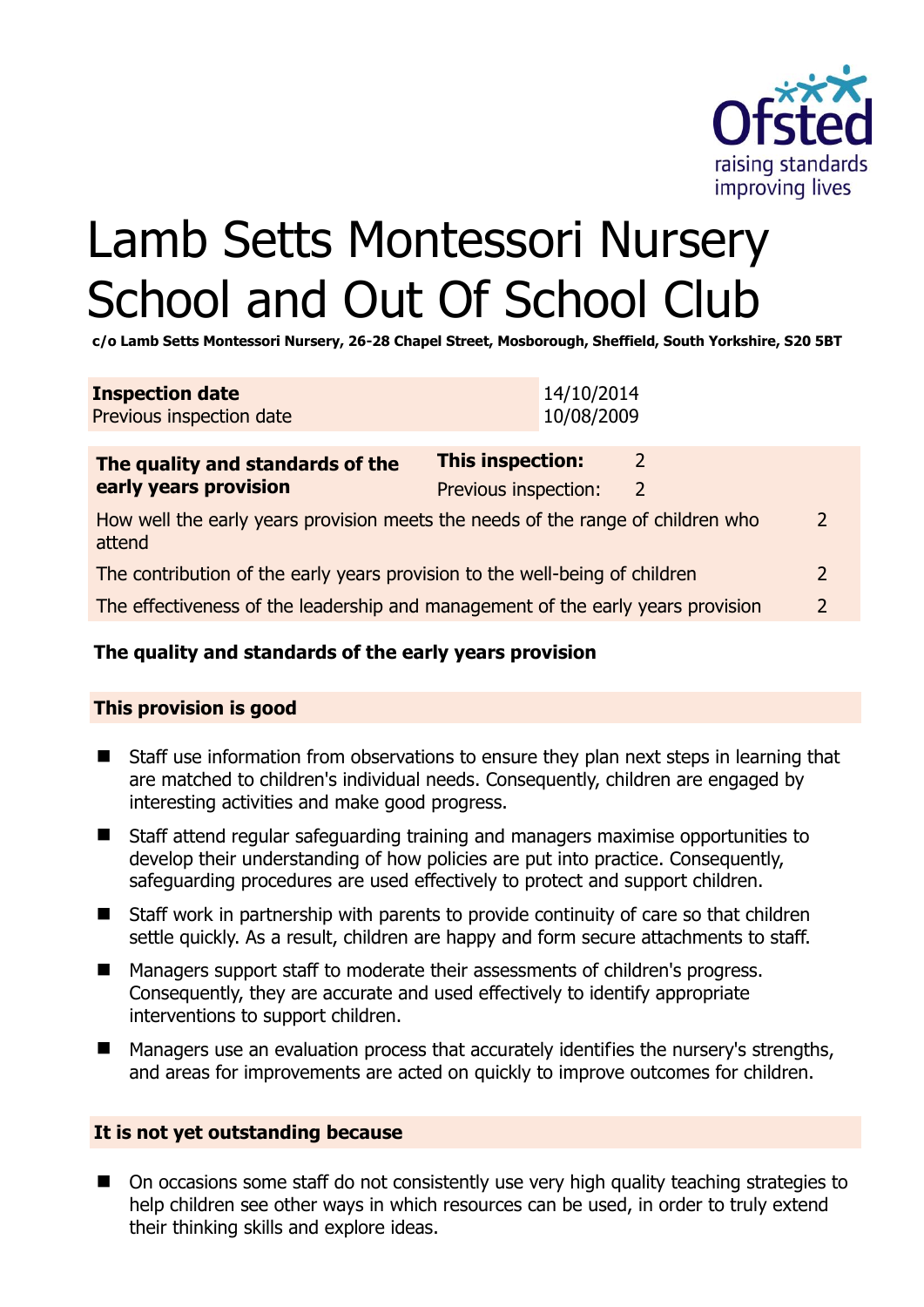## **Information about this inspection**

Inspections of registered early years provision are:

- $\bullet$  scheduled at least once in every inspection cycle the current cycle ends on 31 July 2016
- scheduled more frequently where Ofsted identifies a need to do so, for example where provision was previously judged inadequate
- **•** brought forward in the inspection cycle where Ofsted has received information that suggests the provision may not be meeting the legal requirements of the Early Years Foundation Stage or where assessment of the provision identifies a need for early inspection
- **Prioritised where we have received information that the provision is not meeting the** requirements of the Early Years Foundation Stage and which suggests children may not be safe
- scheduled at the completion of an investigation into failure to comply with the requirements of the Early Years Foundation Stage.

The provision is also registered on the voluntary and compulsory parts of the Childcare Register. This report includes a judgment about compliance with the requirements of that register.

#### **Inspection activities**

- The inspector observed children's activities in the three different units and outside.
- The inspector talked to the nominated person, manager, staff, key persons and children throughout the inspection.
- The inspector conducted a joint observation with the manager.
- $\blacksquare$ The inspector looked at various documents, including a sample of policies and procedures, children's records, planning and assessment and evidence of staff suitability.
- The inspector took account of parents and carers views.

# **Inspector**

Alison Byers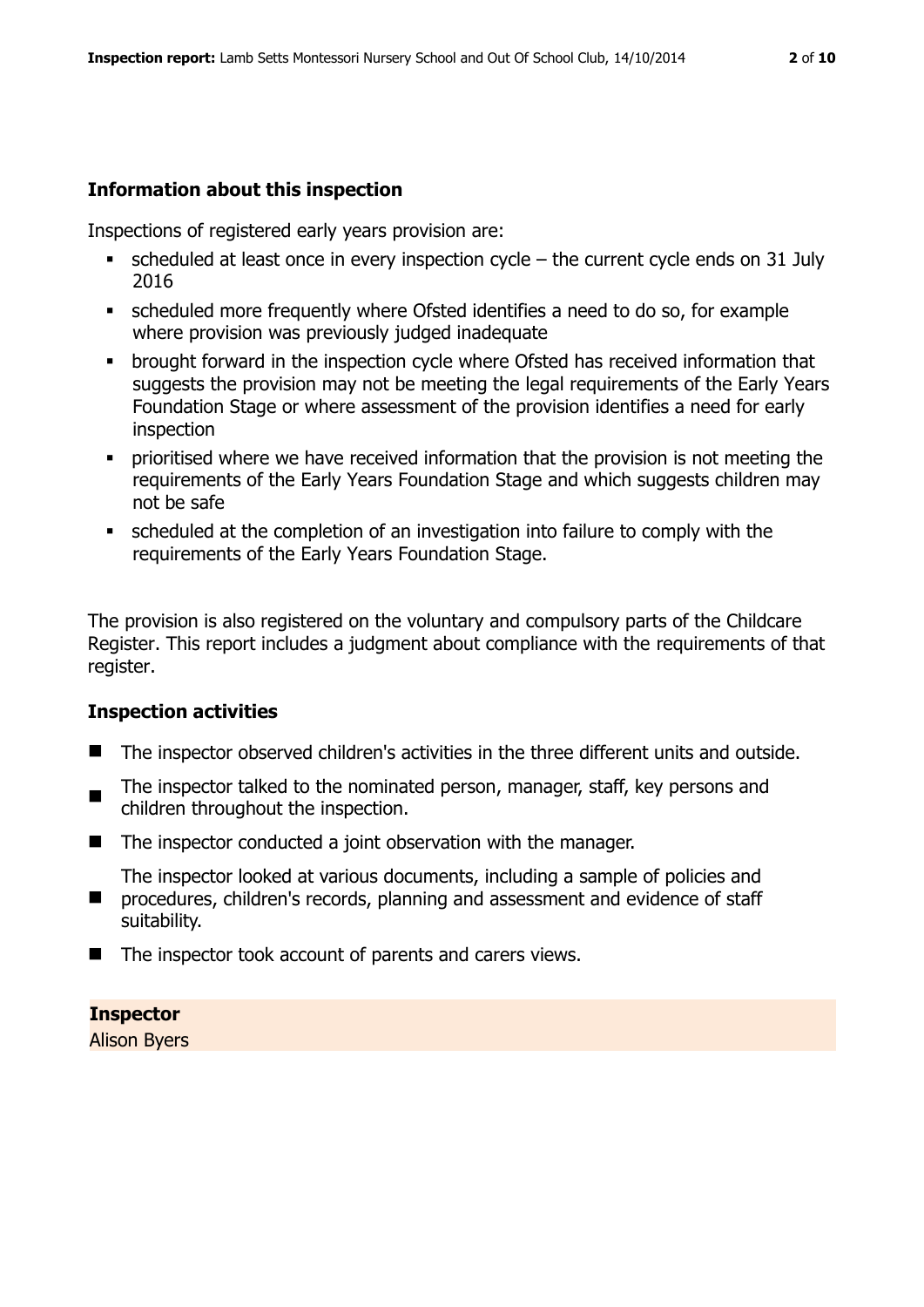# **Full report**

## **Information about the setting**

Lamb Setts Montessori Nursery School and Out of School Club has been registered since 1994 and is on the Early Years Register and the compulsory and voluntary parts of the Childcare Register. The nursery is privately owned and operates from a pair of converted terraced houses in Mosborough, Sheffield. There is an enclosed outdoor play area. The nursery employs 15 members of childcare staff, all of whom hold appropriate early years qualifications at level 3, including one with Early Years Professional status. The nursery opens Monday to Friday all year round. Sessions are from 8am until 6pm. Children attend for a variety of sessions. There are currently 78 children attending who are in the early years age group. The nursery provides funded early education for two-, three- and fouryear-old children. It supports a number of children with special educational needs and/or disabilities. The nursery follows the Montessori teaching approach to learning.

#### **What the setting needs to do to improve further**

#### **To further improve the quality of the early years provision the provider should:**

 $\blacksquare$  enhance the use of a wider range of teaching strategies, for example, by encouraging all staff to help children see other ways in which resources can be used, in order to truly extend children's thinking skills and explore ideas.

#### **Inspection judgements**

#### **How well the early years provision meets the needs of the range of children who attend**

Staff at the nursery have a very good understanding of how children learn and develop. They know all the children well and use details from observations to inform the activities they are planning. As a result, children are provided with experiences that interest them and they make good progress in their learning. For example, staff identify when babies start to form recognisable words and plan strategies to reinforce their learning by repeating key words and phrases. These plans are clearly followed through as staff praise and repeat the word biscuit during baking activities. Plans for older children incorporate the skills they will need as they move into school and staff know which children need additional opportunities to develop their understanding of letters. For example, they provide chalk boards for children to experiment with drawing and letter boards to practise forming letters. The older children are taught the correct sounds for letters through songs and rhymes. Staff regularly make a variety of observations of children which include photographs, short notes on their achievements and detailed records that focus on a particular area of learning. Observations are used by staff to identify children's interests and allow staff to make accurate assessments of children's progress. Staff frequently meet with parents to share information and discuss children's next steps. As a result, parents are kept well informed about children's learning and staff are able to share ideas about how to support them at home.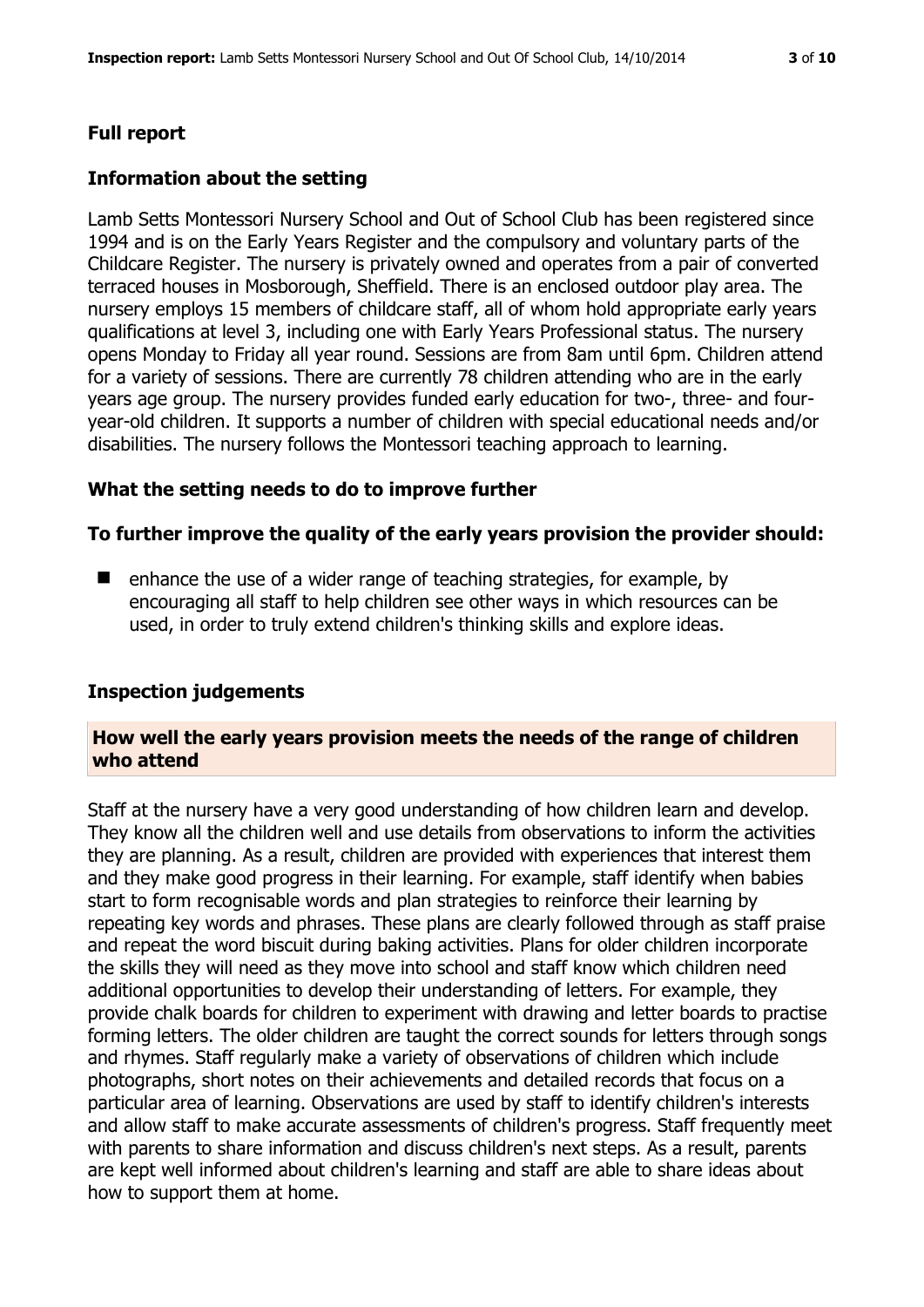The nursery follows the Montessori approach to learning and provides children with free choice and access to a variety of carefully selected resources. Older children are encouraged to make choices in advance about where they would like to play so they are learning to plan their time. Staff support younger children to choose resources from the shelves where they are attractively displayed. For example, children freely access threading resources to develop their physical skills and enjoy sorting collections of objects by colour and shape. A range of resources are provided that encourage children to explore and experiment because they do not have a set purpose. For example, a tray of shredded paper and pieces of wood allow children to use their building skills and imaginations to make towers topped with paper. Staff plan activities that are linked to the seasons and children are developing an understanding of the world around them. For example, they enjoy drawing a picture of a hedgehog and staff support them to look at the details and represent them in their own way on the paper.

Most staff use good quality teaching strategies to promote children's learning during activities. For example, staff talk to babies about puddles of water being wet and cold when they are looking for leaves outside in the rain. Older children learn about the days of the week and seasons during circle time. Staff praise all children's contributions and help children to work out the date by thinking about which number comes next. Children playing with torches are encouraged by staff to go into the darker drama area and experiment making shadows on the wall with their hands. However, on occasions some staff do not consistently use very high quality teaching strategies, such as when children playing with freely chosen sorting toys. Staff do not always support children to help them see other ways in which resources can be used, in order to truly extend their thinking skills and explore ideas.

# **The contribution of the early years provision to the well-being of children**

Children are happy during their time at the nursery because they form secure attachments to staff. Babies confidently seek assurance from their key person when they meet someone new and children enjoy cuddles with staff when they have just woken up. Staff are perceptive to children's needs and adapt routines for children who are too tired for their lunch. Parents are encouraged to bring their children for settling-in sessions prior to starting and staff provide reassurance to parents when children are upset. For example, staff make effective use of a tablet computer to take short videos and photos of children playing happily during the day and share these with parents. Staff build good relationships with parents and daily conversations support continuity of learning and education for children. For example, staff and parents work in partnerships to support children during toilet training so that they are sharing techniques and strategies. As a result, children are sensitively supported as they learn to manage their own personal needs according to their age.

Staff use the key elements of the Montessori approach to focus support on developing the personal, social and emotional skills children will need as they move into school. For example, sessions start with a welcome circle where children are taught that hands are for helping not hurting. Staff make further links to this during story time so children are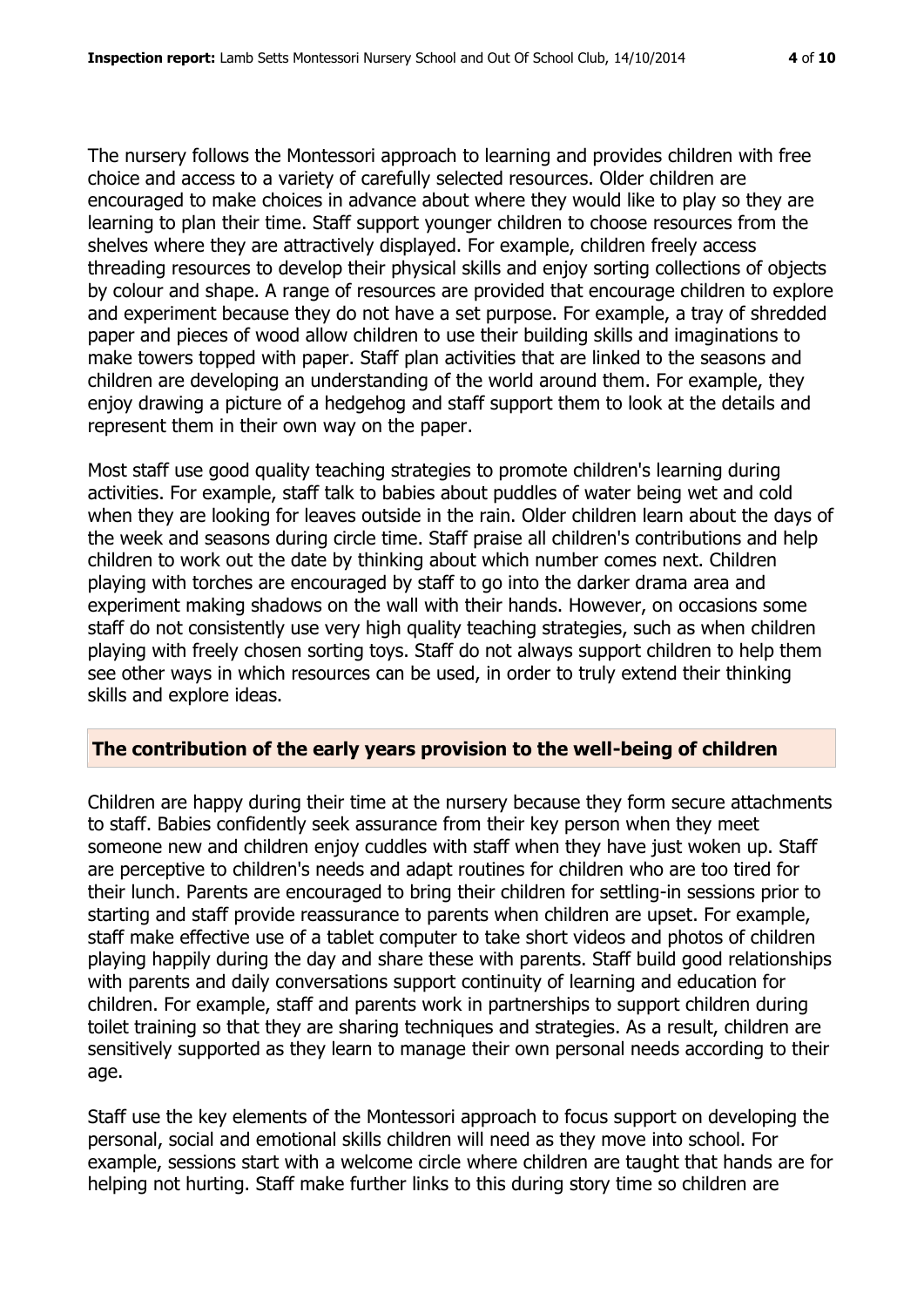learning about examples of appropriate behaviour. Babies' early skills are specifically identified and staff plan strategies to support them. For example, they duplicate resources and name emotions for children to aid their understanding. As a result, children are learning to share and tolerate others. Children are made to feel valued because all their contributions are welcomed and praised so their self-esteem and confidence is promoted. Staff are teaching children to manage their own risks because they explain to children why they must not climb on chairs to reach toys. They help children think about a better way by suggesting they come round the water table to fetch the animal they want.

Children are developing independence because staff provide children of all ages with opportunities to do things for themselves. For example, babies are supported to learn how to use cutlery and feed themselves because focused activities allow them to practise using spoons to stir and scoop icing mixture. Older children are developing good hygiene routines because they wash their own hands before eating and after wiping their noses. Staff allow children to serve their own vegetables at snack time and they learn to use jugs to pour their drinks. Children enjoy trying the different vegetables at snack time and talk to staff about their favourites. Staff support their understanding of healthy foods by explaining to children how carrots help your eyes and vegetables make you big and strong.

#### **The effectiveness of the leadership and management of the early years provision**

Managers have a clear understanding of their responsibility to safeguard children and they ensure that all staff receive regular training to update their knowledge. The manager uses every opportunity to include staff in processes so they develop a clear understanding of the importance of child protection issues and how policies work in practice. Consequently, staff have a working knowledge of what would cause them concerns about a child's safety or well-being. A clear policy and procedure provides details about what they should do to refer a concern. The nursery is relatively large and spread across two floors of a building, however, the manger ensures that most of the staff maintain a relevant qualification in first aid. As a result, they are able to respond quickly to medical emergencies because there is at least one trained member of staff in each unit and a buzzer system allows them to call for additional help. Staff employ strict hygiene procedures when preparing tables for snack time and each baby has their own face cloth that is changed every day. As a result, the risk of cross-contamination is reduced. Risk assessments are completed for all aspects of the nursery and are updated when issues are identified through daily checks on the environment. Consequently, children can explore and play in safety.

There are robust processes in place to monitor the educational programme and assessments of children. Planning systems ensure that staff plan for all the areas of learning and children receive a broad and interesting range of activities. The manager reviews all the planning and monitors how staff implement it. Children's progress is tracked over time and the manager understands the importance of moderating assessments. Staff work together to ensure that they are consistent in the judgements they make about children so that assessments accurately reflect children's achievements. Managers support all staff to develop their practice and they use information obtained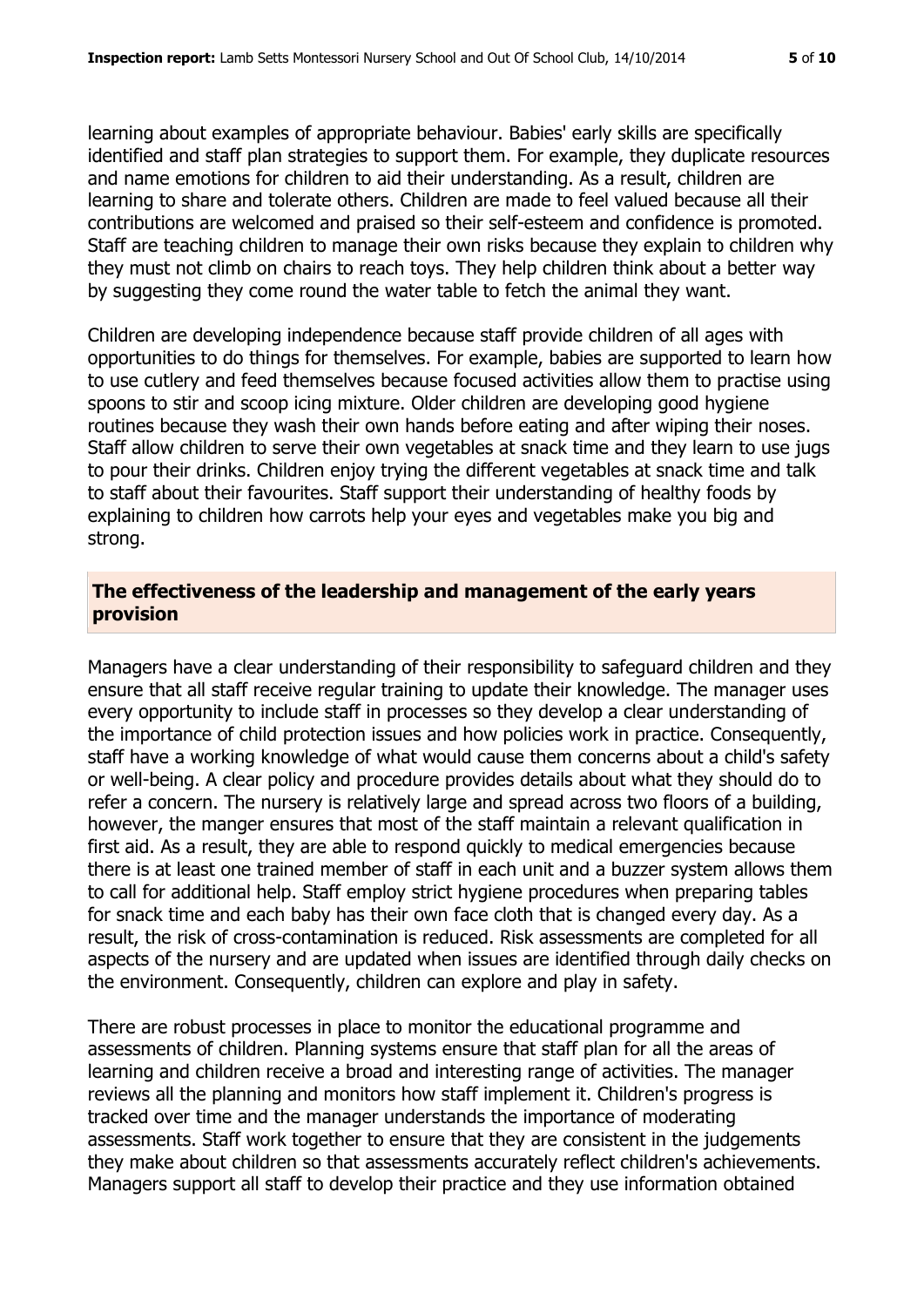from observations of staff to inform the appraisal process. All staff are assigned a mentor and there are good relationships between them and managers that results in a positive and supportive culture. Consequently, managers work in partnerships with staff to effectively introduce initiatives, for example, developing creative play and the use of new tracking systems. The nursery's self-evaluation process and development plan accurately reflect the nursery's strengths. The manager has Early Years Professional status, which enables her to implement change effectively and she acts quickly to address identified gaps. For example, an interactive board has been purchased to support the nursery's provision for technology. Areas identified for improvement are directly linked to improving outcomes for children and families. For example, training accessed by the manger supports plans to develop strategies to further engage the families of toddlers.

The managers and staff work well together as a team and use assessments effectively to identify any gaps in learning or any children who are not working at a level expected for their age. Staff work with other agencies to share information so that children with special education needs and/or disabilities benefit from the best possible intervention strategies to support them. As a result, all children make good progress in their learning. The nursery has close links with the local school because they provide an out of school club service for older children.

#### **The Childcare Register**

| The requirements for the compulsory part of the Childcare Register are | Met |
|------------------------------------------------------------------------|-----|
| The requirements for the voluntary part of the Childcare Register are  | Met |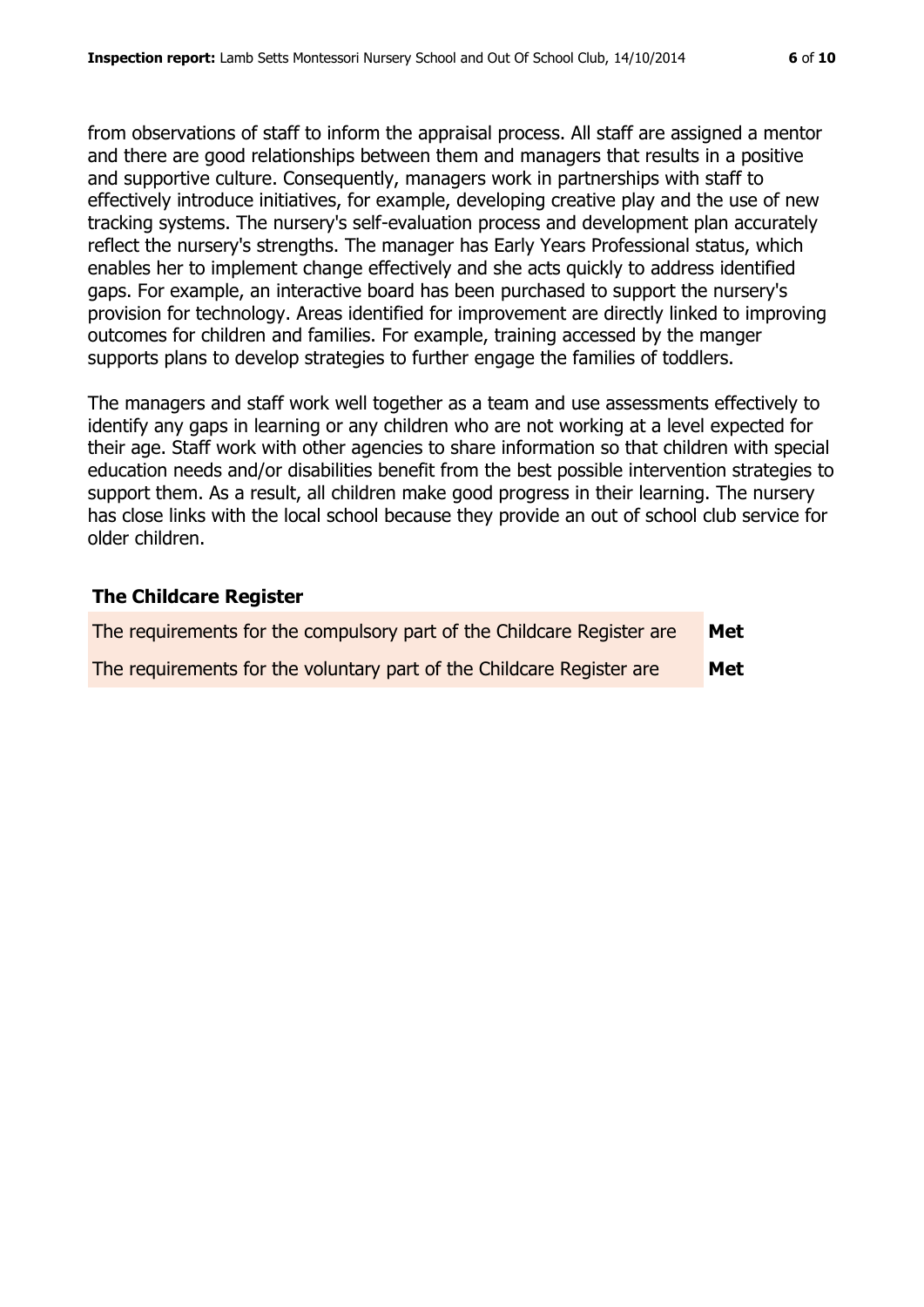# **What inspection judgements mean**

# **Registered early years provision**

| <b>Grade</b> | <b>Judgement</b>               | <b>Description</b>                                                                                                                                                                                                                                                                                                                                                                                |
|--------------|--------------------------------|---------------------------------------------------------------------------------------------------------------------------------------------------------------------------------------------------------------------------------------------------------------------------------------------------------------------------------------------------------------------------------------------------|
| Grade 1      | Outstanding                    | Outstanding provision is highly effective in meeting the needs<br>of all children exceptionally well. This ensures that children are<br>very well prepared for the next stage of their learning.                                                                                                                                                                                                  |
| Grade 2      | Good                           | Good provision is effective in delivering provision that meets<br>the needs of all children well. This ensures children are ready<br>for the next stage of their learning.                                                                                                                                                                                                                        |
| Grade 3      | <b>Requires</b><br>improvement | The provision is not giving children a good standard of early<br>years education and/or there are minor breaches of the<br>safeguarding and welfare requirements of the Early Years<br>Foundation Stage. We re-inspect nurseries and pre-schools<br>judged as requires improvement within 12 months of the date<br>of inspection.                                                                 |
| Grade 4      | Inadequate                     | Provision that is inadequate requires significant improvement<br>and/or enforcement action. The provision is failing to give<br>children an acceptable standard of early years education and/or<br>is not meeting the safeguarding and welfare requirements of<br>the Early Years Foundation Stage. It will be monitored and<br>inspected again within six months of the date of this inspection. |
| Met          |                                | There were no children present at the time of the inspection.<br>The inspection judgement is that the provider continues to<br>meet the requirements for registration.                                                                                                                                                                                                                            |
| Not met      |                                | There were no children present at the time of the inspection.<br>The inspection judgement is that the provider does not meet<br>the requirements for registration.                                                                                                                                                                                                                                |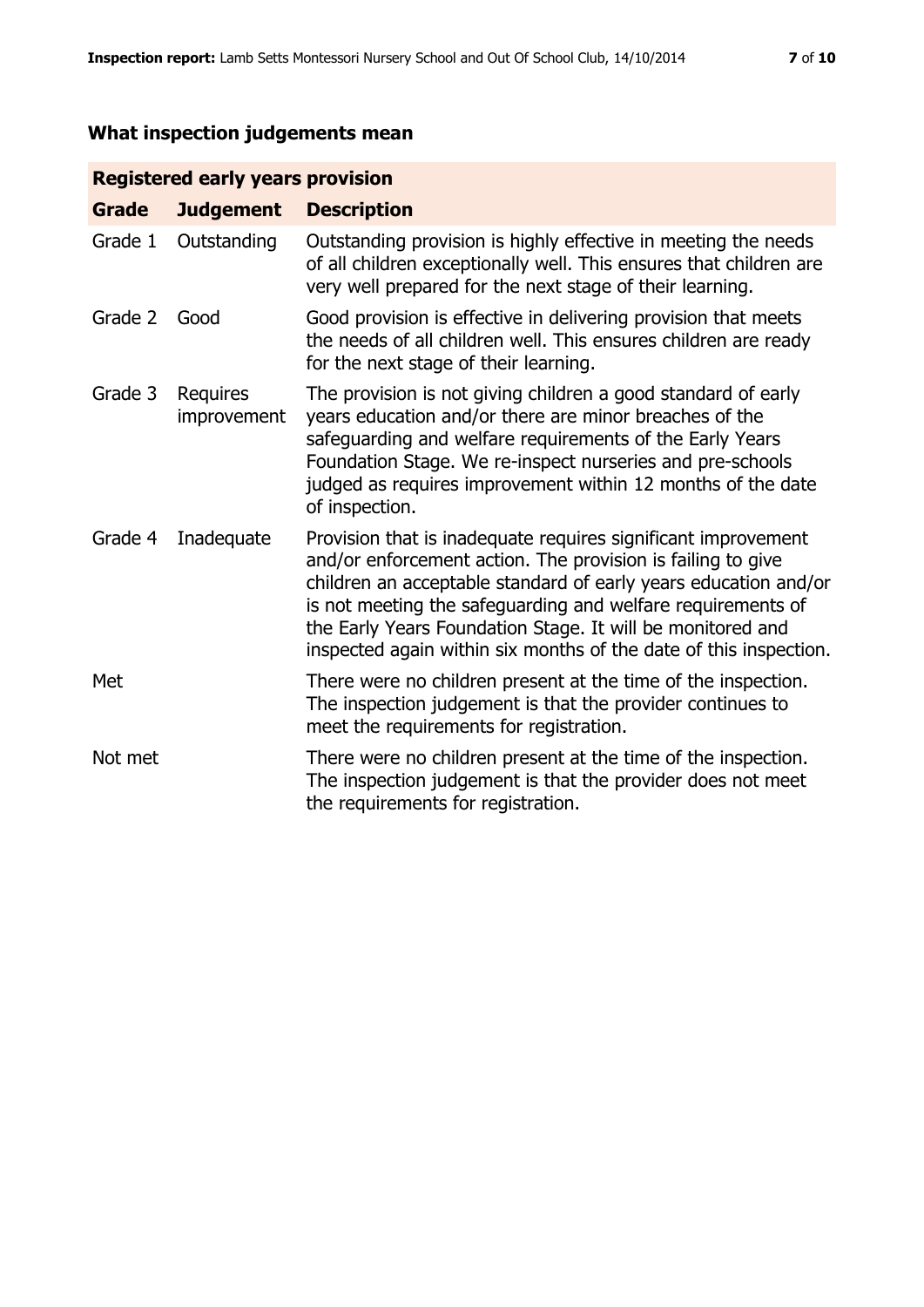#### **Inspection**

This inspection was carried out by Ofsted under sections 49 and 50 of the Childcare Act 2006 on the quality and standards of provision that is registered on the Early Years Register. The registered person must ensure that this provision complies with the statutory framework for children's learning, development and care, known as the Early Years Foundation Stage.

#### **Setting details**

| Unique reference number       | EY216890                       |
|-------------------------------|--------------------------------|
| <b>Local authority</b>        | Sheffield                      |
| <b>Inspection number</b>      | 869731                         |
| <b>Type of provision</b>      |                                |
| <b>Registration category</b>  | Childcare - Non-Domestic       |
| Age range of children         | $0 - 17$                       |
| <b>Total number of places</b> | 46                             |
| Number of children on roll    | 78                             |
| <b>Name of provider</b>       | Lamb Setts Nursery Partnership |
| Date of previous inspection   | 10/08/2009                     |
| <b>Telephone number</b>       | 0114 248 6960                  |

Any complaints about the inspection or the report should be made following the procedures set out in the guidance *'Complaints procedure: raising concerns and making complaints* about Ofsted', which is available from Ofsted's website: www.ofsted.gov.uk. If you would like Ofsted to send you a copy of the guidance, please telephone 0300 123 4234, or email enquiries@ofsted.gov.uk.

# **Type of provision**

For the purposes of this inspection the following definitions apply:

Full-time provision is that which operates for more than three hours. These are usually known as nurseries, nursery schools and pre-schools and must deliver the Early Years Foundation Stage. They are registered on the Early Years Register and pay the higher fee for registration.

Sessional provision operates for more than two hours but does not exceed three hours in any one day. These are usually known as pre-schools, kindergartens or nursery schools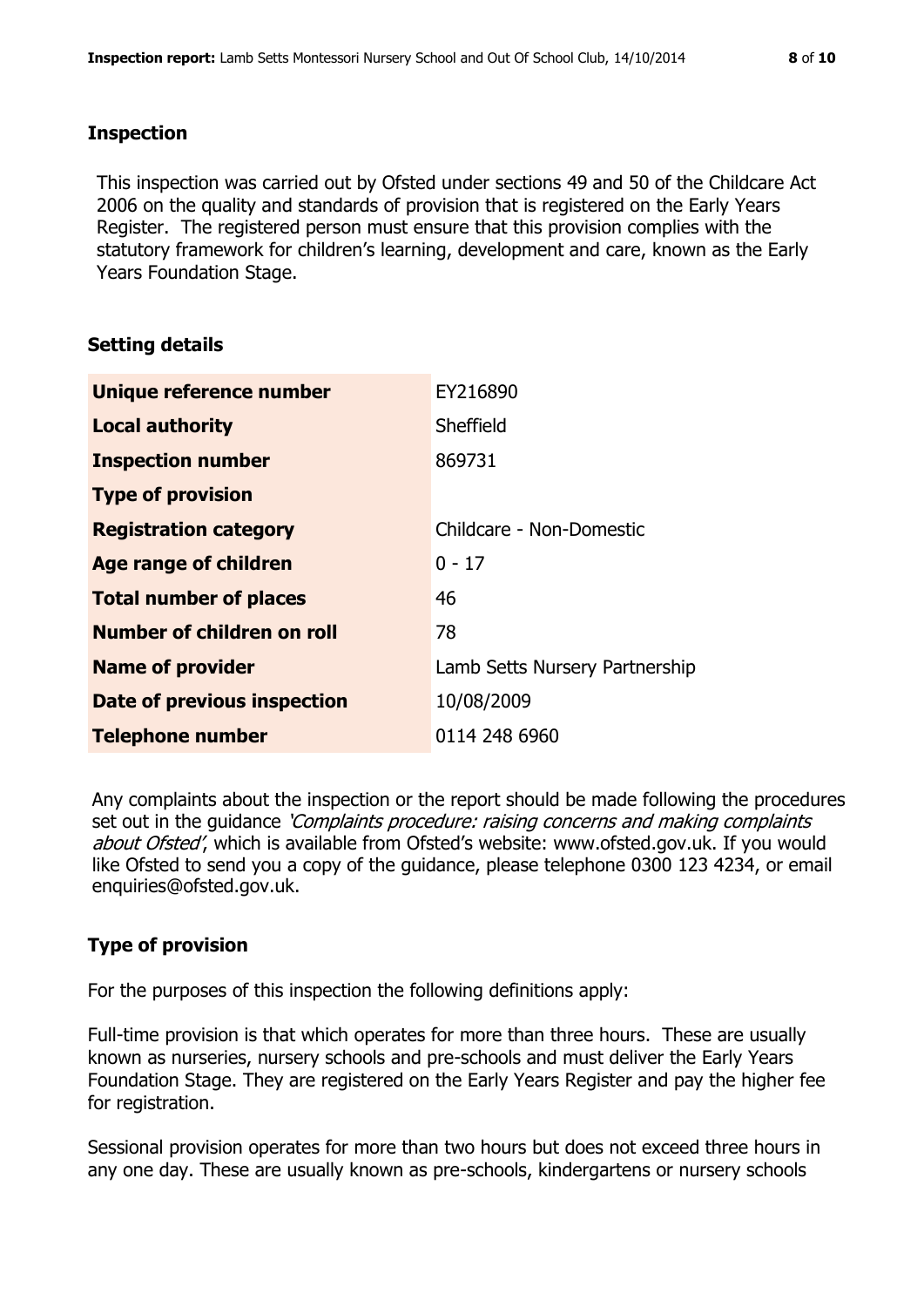and must deliver the Early Years Foundation Stage. They are registered on the Early Years Register and pay the lower fee for registration.

Childminders care for one or more children where individual children attend for a period of more than two hours in any one day. They operate from domestic premises, which are usually the childminder's own home. They are registered on the Early Years Register and must deliver the Early Years Foundation Stage.

Out of school provision may be sessional or full-time provision and is delivered before or after school and/or in the summer holidays. They are registered on the Early Years Register and must deliver the Early Years Foundation Stage. Where children receive their Early Years Foundation Stage in school these providers do not have to deliver the learning and development requirements in full but should complement the experiences children receive in school.